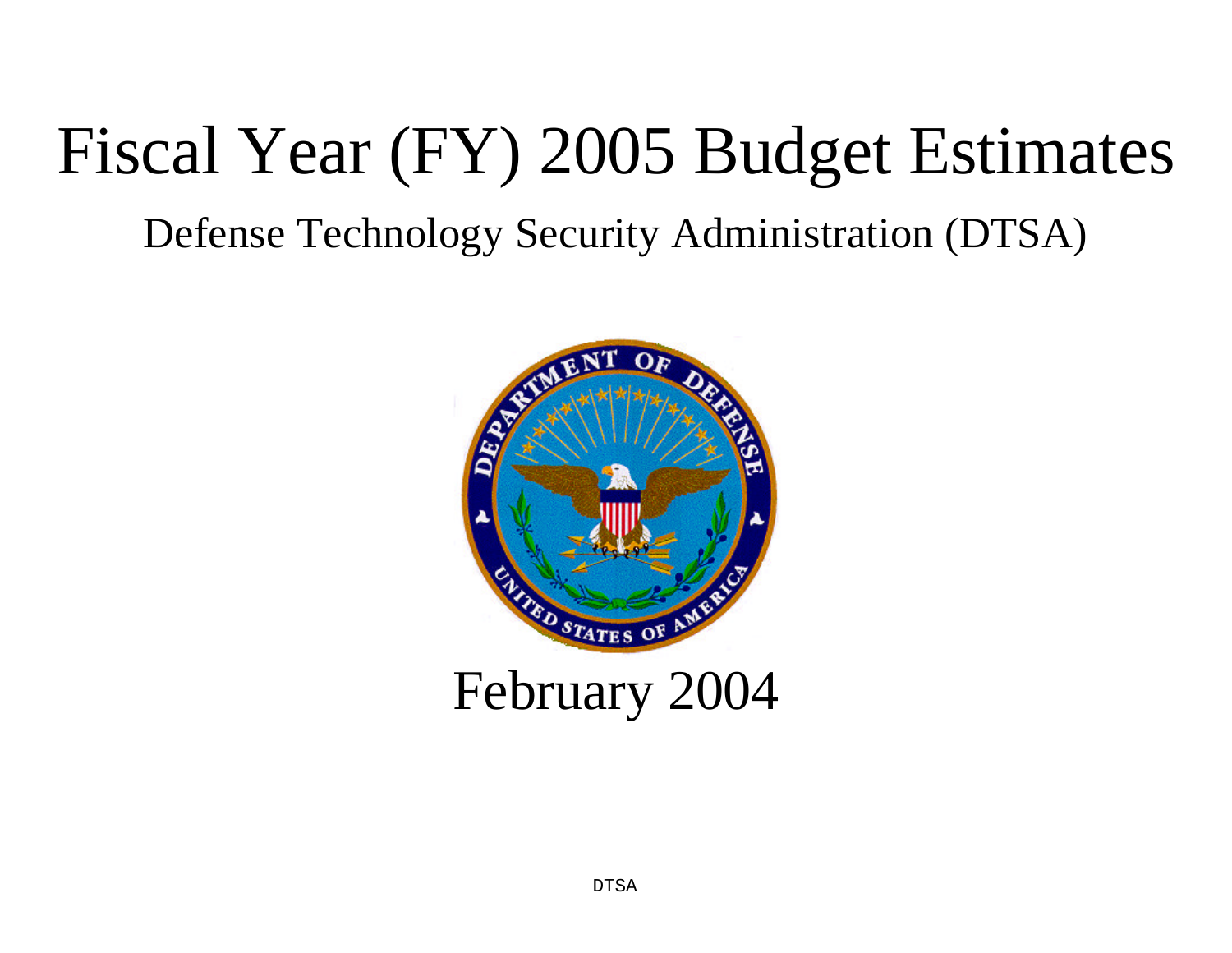**Appropriation Highlights (Dollars in Millions)**

| FY 2003   Price |      | $ $ Program $ $ FY 2004 |                                                         | Price | $ $ Program $ $ FY 2005 |        |
|-----------------|------|-------------------------|---------------------------------------------------------|-------|-------------------------|--------|
| Actual          |      |                         | Change   Change   Estimate   Change   Change   Estimate |       |                         |        |
| 19.779          | .639 | $-.246$                 | 20.172                                                  | .393  | $-.109$                 | 20.456 |

**Summary**: The Technology Security program develops and implements DoD technology security policies on international transfers and prepares for the future threat through activities and programs that control, monitor, and prevent the transfer of defense-related goods, services, and technologies that could threaten U.S. national security interests. The Defense Technology Security Administration has five objectives that principally support the National Security Strategy of preparing for future threats: (1) retain the U.S. technology edge while narrowing the military capabilities gap with our allies (if possible), (2) increase interoperability with our Allies to improve our combined military effectiveness and increase the pool of countries who can fight with U.S. forces, (3) increase scrutiny of exports that could contribute to terrorism or the production of weapons of mass production,(4) facilitate defense exploitation (use) of commercial technology products, and (5) maintain a healthy defense industrial base.

The Technology Security Program performs functions in support of three basic areas: (1) technology security policy; (2) technology security implementation; and

(3) technology security compliance and enforcement. These functions include:

**Technology Security Policy:** (1) Determining, coordinating and issuing Department of Defense (DoD) positions on export control regulations, control lists, entity/project/enduser lists, commodity jurisdiction and classification matters; (2) Determining, coordinating, and issuing technology security guidelines and procedures to DoD components and organizations; (3) Providing support to and participating in USG discussions and negotiations with foreign governments and international organizations on export control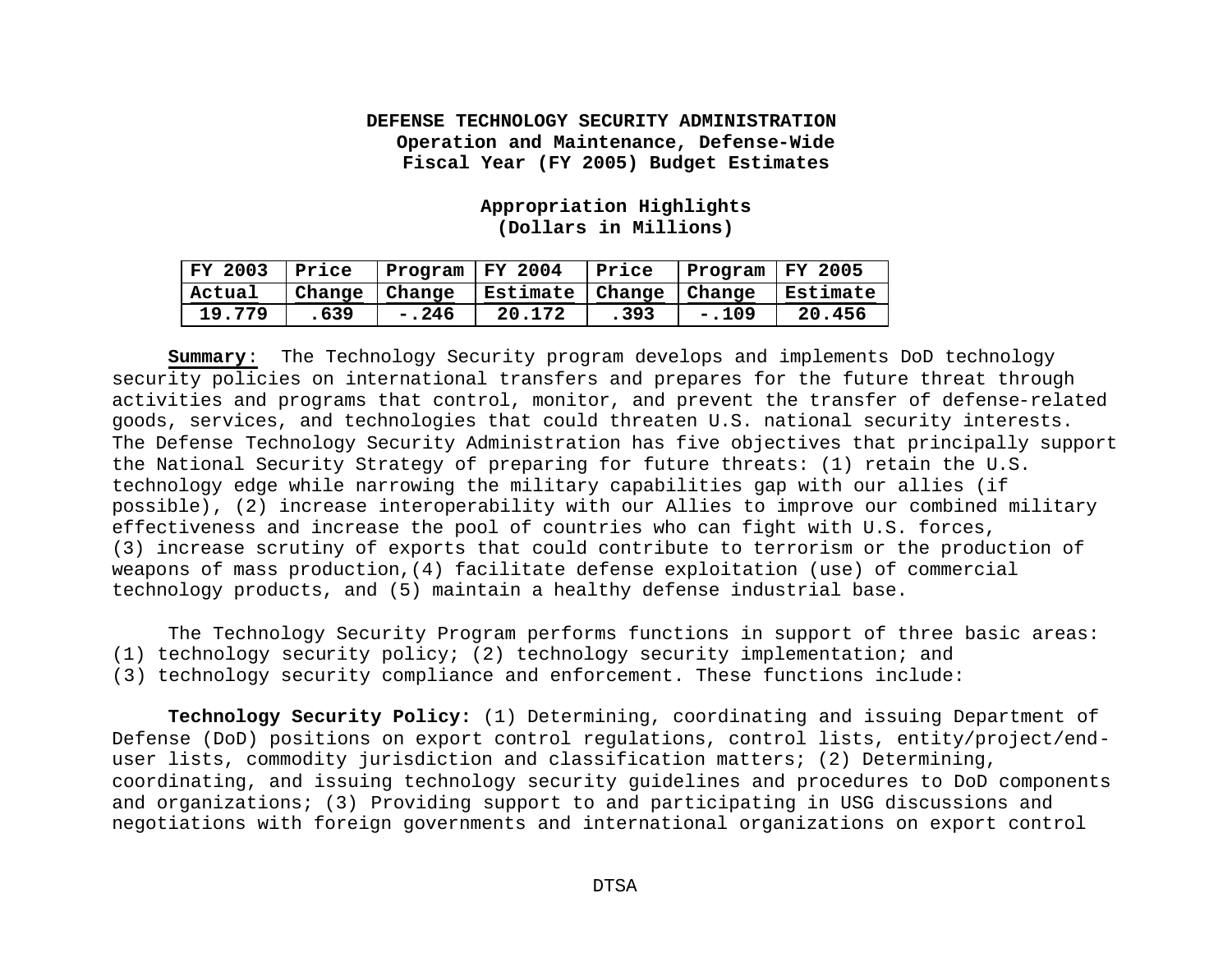# **Appropriation Highlights (Dollars in Millions)**

matters, including the design and implementation of international export control regimes; (4) Representing DoD in interagency processes on technology security policy and implementation matters; and (5) Working with OUSD(AT&L), the Military Services and other OSD entities, to ensure the success of such initiatives like NATO Defense Capabilities Initiative, War of Terrorism and Enduring Freedom.

**Technology Security Implementation:** (1) Determining, coordinating, and issuing DoD positions on export license applications referred to DoD by regulatory agencies; (2) Representing the Under Secretary of Defense for Policy on the National Disclosure Policy Committee dealing with disclosure guidance for classified military information; (3) Determining, coordinating, and issuing DoD positions on reviews of foreign investment in U.S. defense-related companies with the Treasury-chaired Committee on Foreign Investment in the United States; and (4) Administering the responsibilities of the former Armed Services Patent Advisory Board including coordinating DoD's review process for patent secrecy determinations.

**Technology Security Compliance and Enforcement:** (1) Coordinating and implementing the Space Launch Safeguards and Monitoring Program; (2) Identifying and applying safeguards on specific transfers of controlled military and dual-use goods and technologies to mitigate security risks associated with diversion or misuse; (3) Determining, coordinating, and issuing DoD positions on compliance and enforcement related matters referred to DoD by export control regulatory agencies, including review and advice on voluntary disclosures under the International Traffic in Arms Regulations; and (4) Providing technical support to technology security intelligence, enforcement, and diplomatic organizations and activities of the U.S. Government.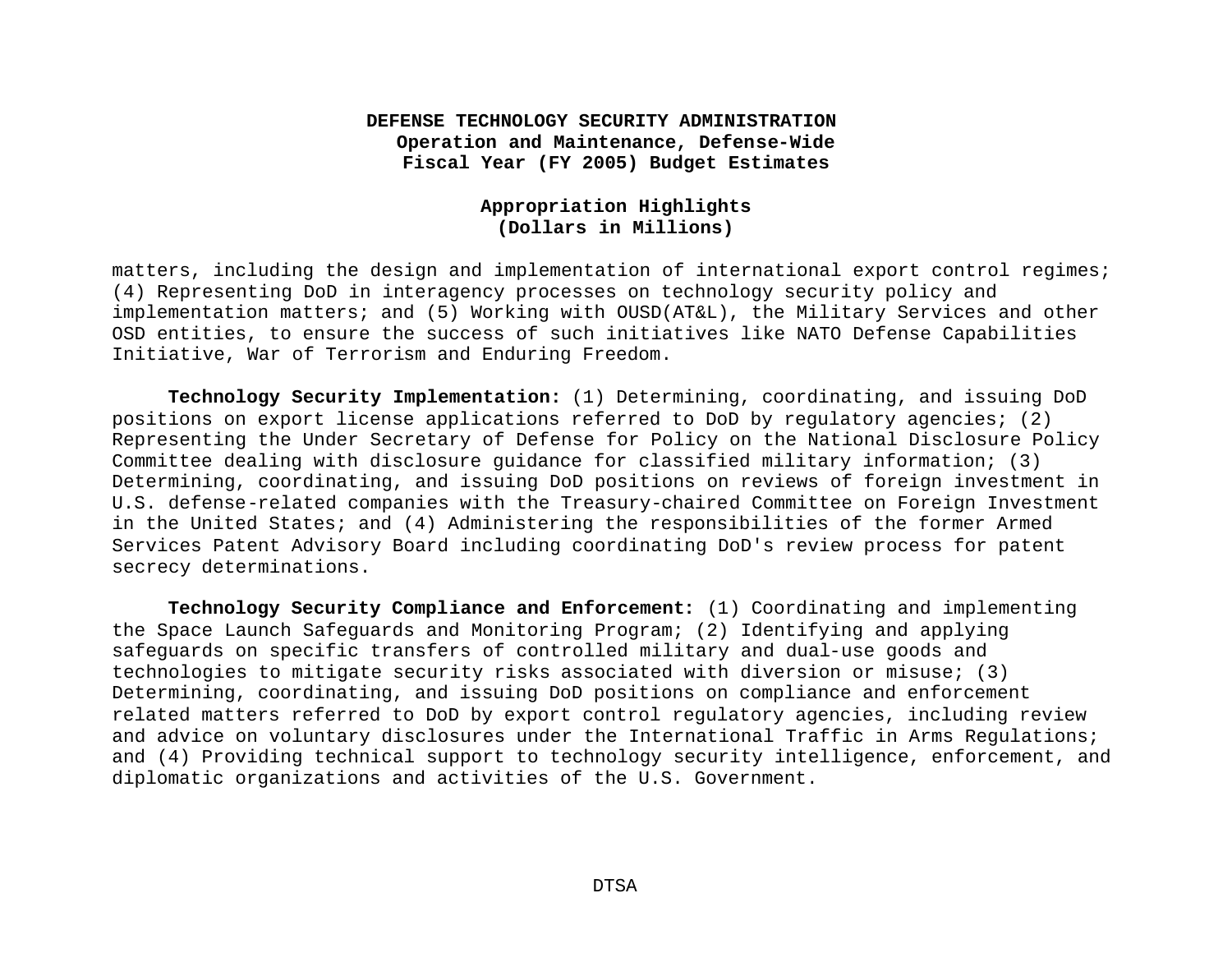# **Appropriation Highlights (Dollars in Millions)**

**Budget Activity 4: Admin & Service-wide Activities**

| FY 2003 | Price           | $ $ Program $ $ FY 2004 |                                       | Price | $ $ Program $ $ FY 2005 |        |
|---------|-----------------|-------------------------|---------------------------------------|-------|-------------------------|--------|
| Actual  | Change   Change |                         | Estimate   Change   Change   Estimate |       |                         |        |
| 19.779  | .639            | $-.246$                 | 20.172                                | .393  | $-.109$                 | 20.456 |

#### **Narrative Explanation of Changes**:

# FY 2004 Current Estimate to the FY 2005 President's Budget:

The FY 2005 budget request reflects an overall increase of \$.284 million when compared to the FY 2004 current estimate, which is primarily attributable to pricing changes.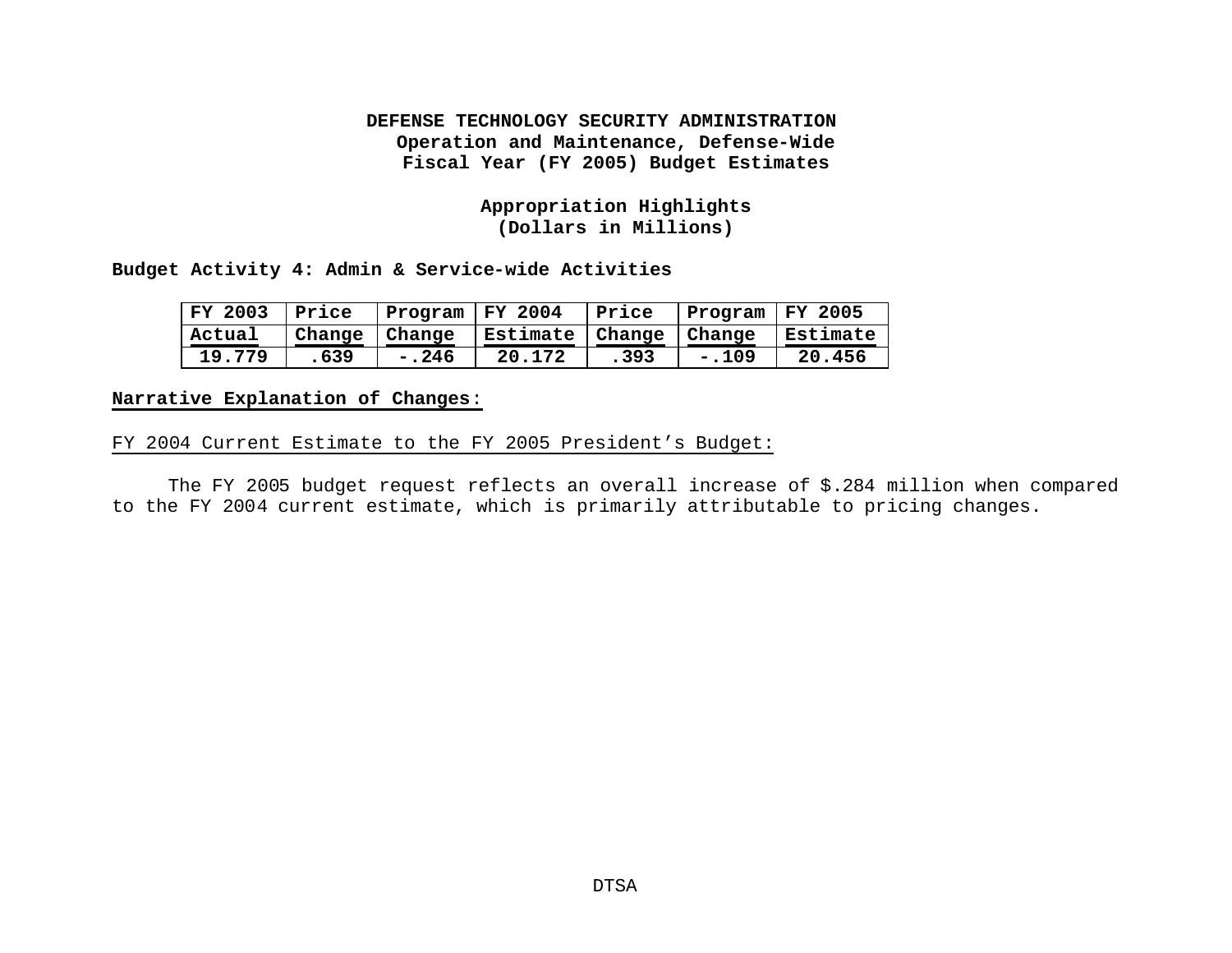# **DEFENSE TECHNOLOGY SECURITY ADMINISTRATION Operation and Maintenance, Defense-Wide Fiscal Year (FY) 2005 Budget Estimates Summary of Increases and Decreases (Dollars in Thousands)**

|                                                       | BA 4     | Total  |
|-------------------------------------------------------|----------|--------|
| FY 2004 President's Budget Request                    | 20,396   | 20,396 |
| 1. Congressional Adjustments                          |          |        |
| a. Distributed Adjustments                            | 0        | 0      |
| b. Undistributed Adjustments                          | $\Omega$ | 0      |
| c. General Provisions                                 |          |        |
| 1) Section 8094-Prorate Professional Support Services | $-114$   | $-114$ |
| 2) Section 8126-Prorate Management Efficiencies       | $-97$    | $-97$  |
| d. Congressional Earmark 8044- Prorate Indian Lands   | $-13$    | $-13$  |
| Total Congressional Adjustments                       | $-224$   | $-224$ |
| FY 2004 Appropriated Amount                           | 20,172   | 20,172 |
| 2. Emergency Supplemental                             | 0        | 0      |
| 3. Price Change                                       | 639      | 639    |
| 4. Fact-of-Life Changes                               | $\Omega$ | 0      |
| A) Emergent Requirements:                             |          |        |
| 1) Program Increases                                  |          |        |
| a) One-Time Costs                                     | 0        | 0      |
| b) Program Growth                                     |          |        |
| 1. Civilian Personnel                                 | 512      | 512    |
|                                                       |          |        |
| Total Program Increases                               | 512      | 512    |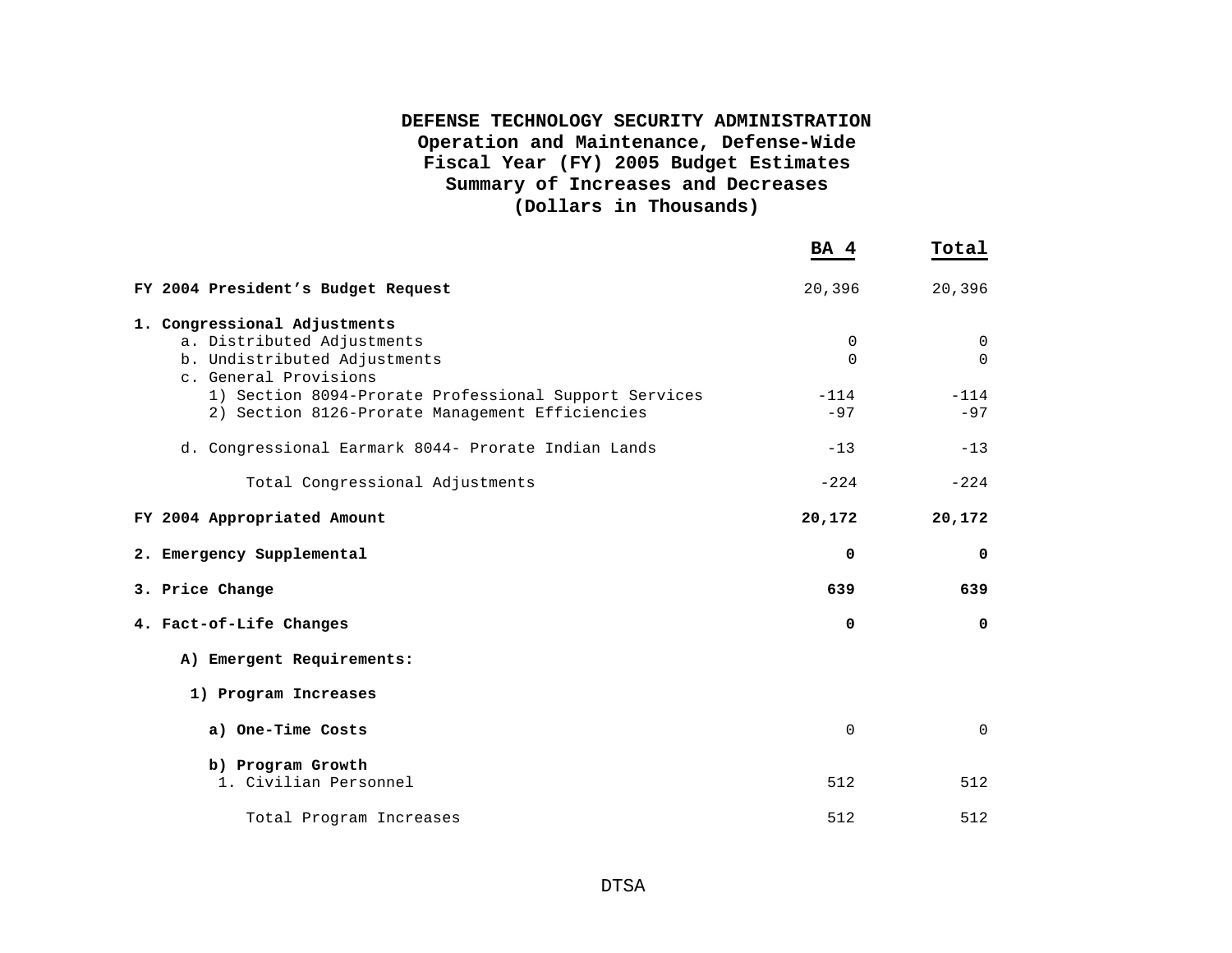| DEFENSE TECHNOLOGY SECURITY ADMINISTRATION<br>Operation and Maintenance, Defense-Wide<br>Fiscal Year (FY) 2005 Budget Estimates<br>Summary of Increases and Decreases<br>(Dollars in Thousands) |                   |                   |
|-------------------------------------------------------------------------------------------------------------------------------------------------------------------------------------------------|-------------------|-------------------|
|                                                                                                                                                                                                 | BA 4              | Total             |
| 2) Program Reductions<br>a) Program Decreases                                                                                                                                                   |                   |                   |
| 1. DFAS<br>1. Other Contracts                                                                                                                                                                   | $-30$<br>$-1,121$ | $-30$<br>$-1,121$ |
| Total Program Decreases                                                                                                                                                                         | $-1,151$          | $-1,151$          |
| Baseline Funding                                                                                                                                                                                |                   |                   |
| 5. Reprogrammings (Requiring 1415 Actions)                                                                                                                                                      | 0                 | $\mathbf 0$       |
| Revised FY 2004 Estimate                                                                                                                                                                        | 20,172            | 20,172            |
| 6. Less Emergency Supplemental Funding                                                                                                                                                          | 0                 | 0                 |
| Normalized Current Estimate for FY 2004                                                                                                                                                         | 20,172            | 20,172            |
| 7. Functional Transfers<br>a. Transfers-In                                                                                                                                                      | $\Omega$          | $\Omega$          |
| Total Functional Transfers-In                                                                                                                                                                   | $\Omega$          | $\Omega$          |
| b. Transfers-Out                                                                                                                                                                                | 0                 | $\Omega$          |
| Total Functional Transfers-Out                                                                                                                                                                  | $\mathbf 0$       | $\Omega$          |
| 8. Price Change                                                                                                                                                                                 | 393               | 393               |
| 9. Program Increases                                                                                                                                                                            |                   |                   |
| a) Program Growth<br>Civilian Personnel<br>1.                                                                                                                                                   | 163               | 163               |
| Total Program Increases                                                                                                                                                                         | 163               | 163               |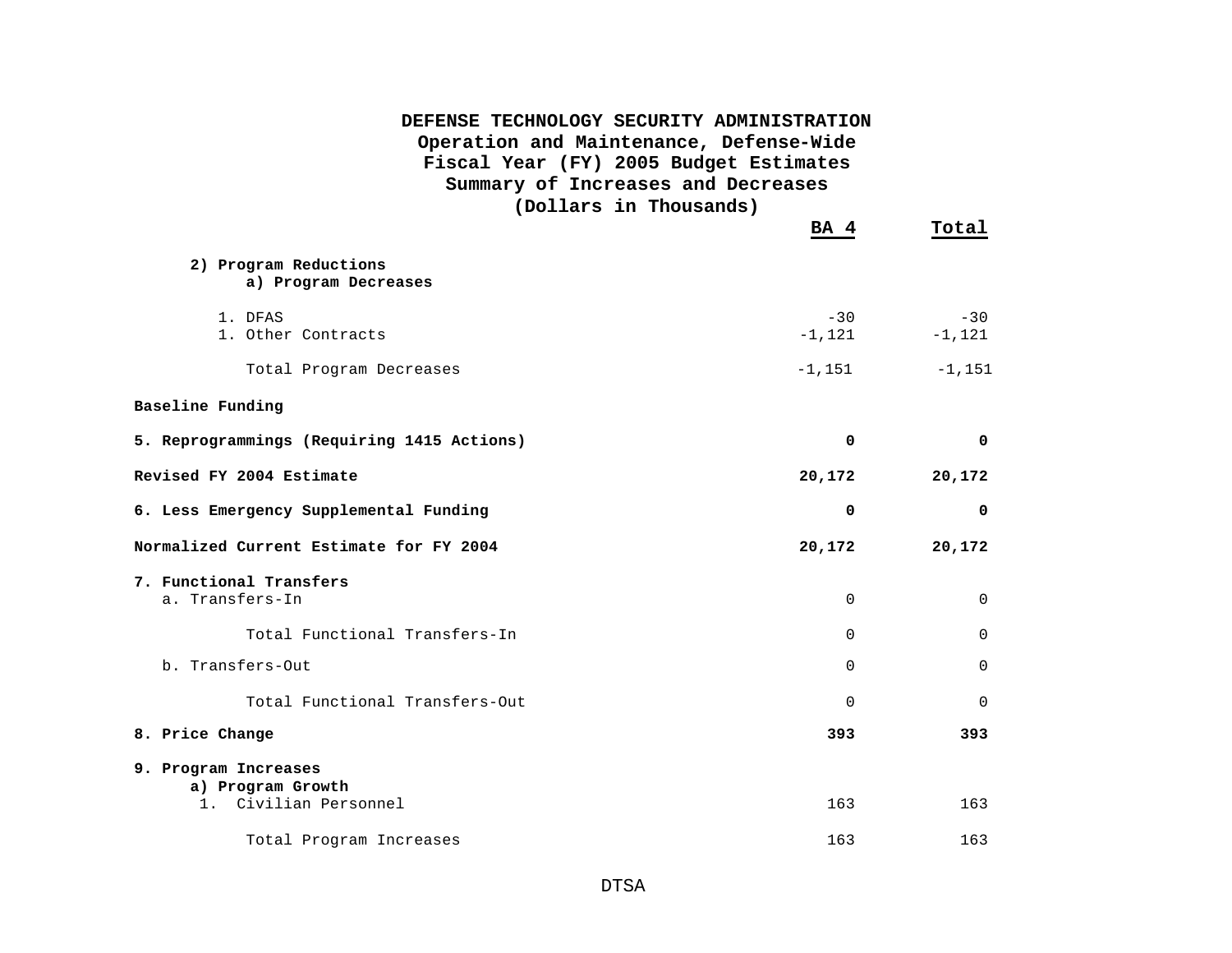# **DEFENSE TECHNOLOGY SECURITY ADMINISTRATION Operation and Maintenance, Defense-Wide Fiscal Year (FY) 2005 Budget Estimates Summary of Increases and Decreases (Dollars in Thousands)**

| 10.<br>Program Reductions                  | BA 4   | Total  |
|--------------------------------------------|--------|--------|
| a) One-Time Costs                          | 0      | 0      |
| b) Program Decreases<br>1. Other Contracts | $-272$ | $-272$ |
| Total Program Decreases                    | $-272$ | $-272$ |
| FY 2005 Budget Request                     | 20,456 | 20,456 |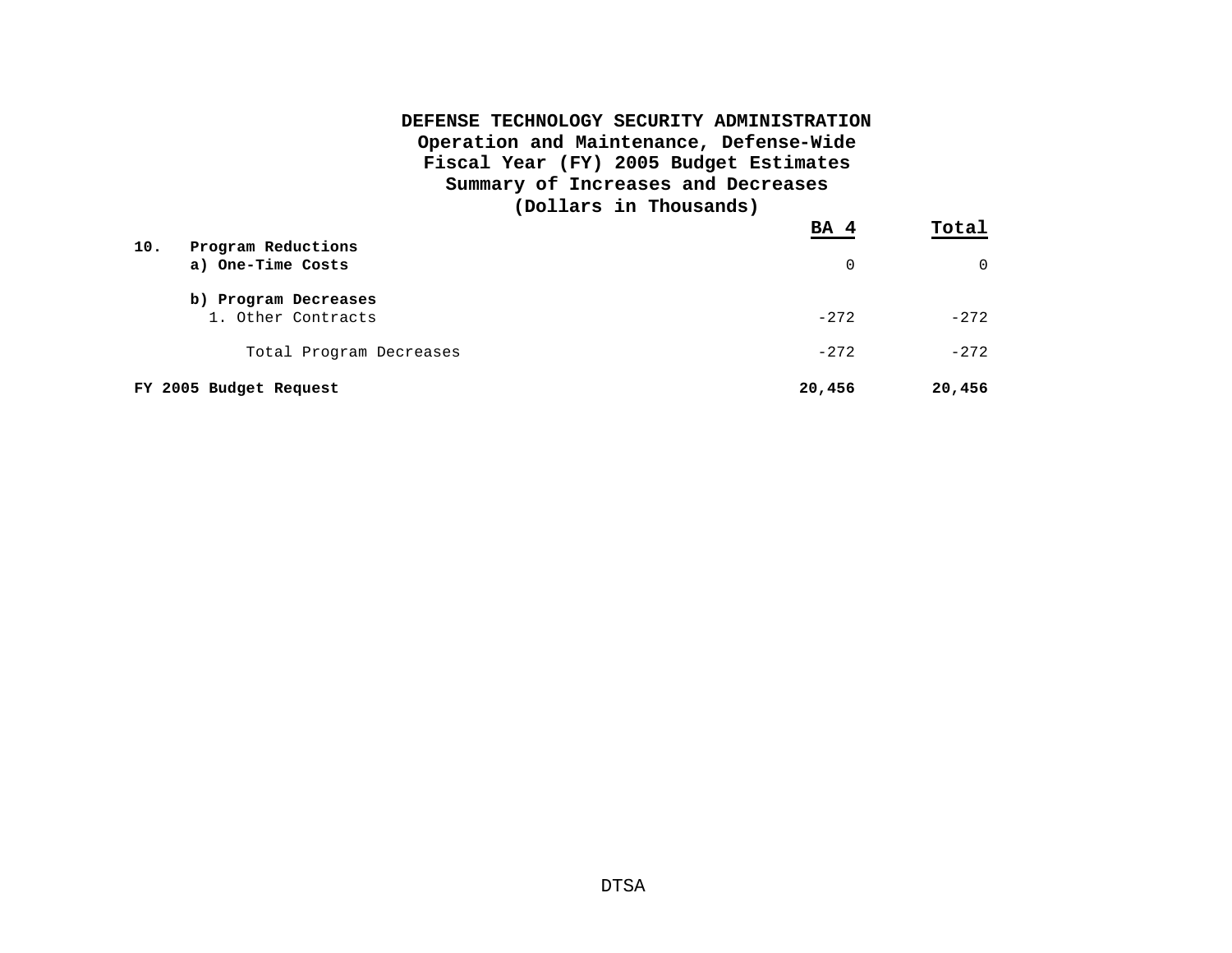#### **MANPOWER CHANGES IN FULL-TIME EQUIVALENT FY 2003 THROUGH FY 2005**

|       |                     | Foreign National |             |               |             |
|-------|---------------------|------------------|-------------|---------------|-------------|
|       |                     | US Direct Hire   | Direct Hire | Indirect Hire | Total       |
| $1$ . | FY 2003 FTES        | 97               | $\Omega$    | $\Omega$      | 97          |
|       |                     | $\Omega$         |             |               | $\Omega$    |
| 2.    | FY 2004 FTES        | 111              | $\mathbf 0$ | 0             | 111         |
|       |                     | 7                |             |               | 7           |
| 3.    | FY 2005 FTES        | 111              | 0           | $\mathbf 0$   | 111         |
|       |                     | $\Omega$         |             |               | $\Omega$    |
| 4.    | SUMMARY             |                  |             |               |             |
|       | FY 2003             |                  |             |               |             |
|       | O&M Total           | 142              | $\mathbf 0$ | $\mathbf 0$   | 142         |
|       | Direct Funded       | 104              |             |               | 104         |
|       | Reimbursable Funded | 38               |             |               | 38          |
|       | <b>RDT&amp;E</b>    | $\Omega$         | $\Omega$    | $\Omega$      | $\Omega$    |
|       | Direct Funded       | $\mathbf 0$      |             |               | $\mathbf 0$ |
|       | Reimbursable Funded | $\Omega$         |             |               | $\Omega$    |
|       | Total DTSA          | 142              | $\Omega$    | $\mathbf 0$   | 142         |
|       | Direct Funded       | 104              |             |               | 104         |
|       | Reimbursable Funded | 38               |             |               | 38          |
|       | FY 2004             |                  |             |               |             |
|       | O&M Total           | 149              | $\Omega$    | $\mathbf 0$   | 149         |
|       | Direct Funded       | 111              |             |               | 111         |
|       | Reimbursable Funded | 38               |             |               | 38          |
|       | <b>RDT&amp;E</b>    | $\Omega$         | $\mathbf 0$ | $\Omega$      | $\Omega$    |
|       | Direct Funded       | $\Omega$         |             |               | 0           |
|       | Reimbursable Funded | $\Omega$         |             |               | $\Omega$    |
|       | Total DTSA          | 149              | $\mathbf 0$ | $\mathbf 0$   | 49          |
|       | Direct Funded       | 111              |             |               | 111         |
|       | Reimbursable Funded | 38               |             |               | 38          |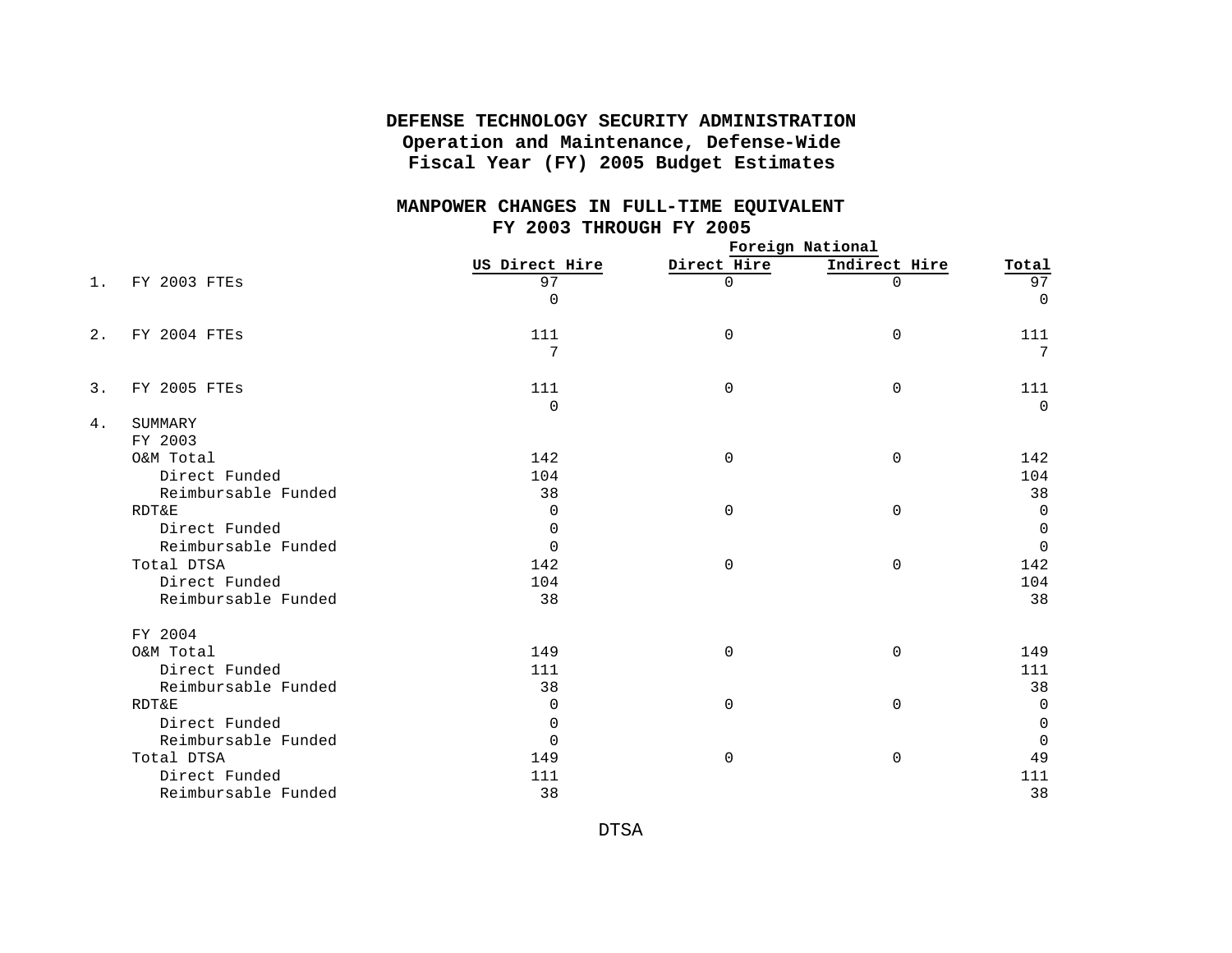#### **MANPOWER CHANGES IN FULL-TIME EQUIVALENT FY 2003 THROUGH FY 2005**

|                        | US Direct Hire | Direct Hire | Foreign National<br>Indirect Hire | Total |
|------------------------|----------------|-------------|-----------------------------------|-------|
| 4.<br>SUMMARY (cont'd) |                |             |                                   |       |
| FY 2005                |                |             |                                   |       |
| O&M Total              | 149            | $\Omega$    | $\mathbf 0$                       | 149   |
| Direct Funded          | 111            |             |                                   | 111   |
| Reimbursable Funded    | 38             |             |                                   | 38    |
| RDT&E                  | $\Omega$       | $\Omega$    | 0                                 | 0     |
| Direct Funded          | $\Omega$       |             |                                   |       |
| Reimbursable Funded    | $\Omega$       |             |                                   |       |
| Total DTSA             | 149            | $\Omega$    | $\mathbf 0$                       | 149   |
| Direct Funded          | 111            |             |                                   | 111   |
| Reimbursable Funded    | 38             |             |                                   | 38    |

When the DTSA separated from the Defense Threat Reduction Agency (DTRA), they had a large number of vacancies. The Department provided enough funds to fill a portion of the vacancies believing the DTSA would not be able to fill all vacancies by the end of the fiscal year. An additional +7 FTE was provided in FY 2004 to fully staff the DTSA. The DTSA underexecuted the FTEs (by 7 FTE) assigned in FY 2003 due to agency start up issues but plans and expects to have all positions filled and will execute 111 FTEs in FYs 2004 and 2005.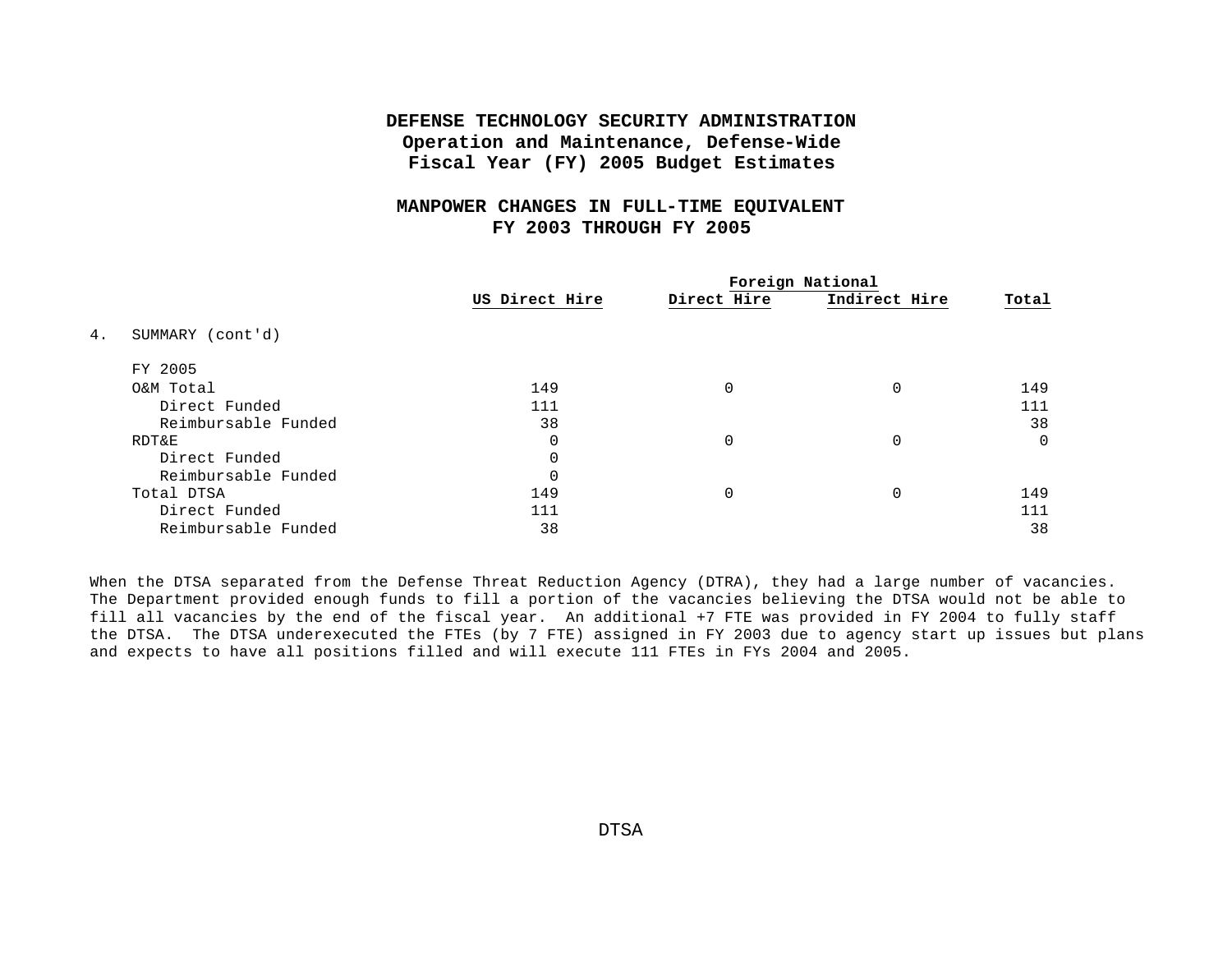|                                                   | FY 2003  | FY 2004  | FY 2005      | Change<br>FY 2003/FY2004 | Change<br>FY 2004/FY 2005 |
|---------------------------------------------------|----------|----------|--------------|--------------------------|---------------------------|
| Active Military End Strength (E/S) (Total)        | 40       | 32       | 32           | (8)                      | $\Omega$                  |
| Officer                                           | 21       | 16       | 16           | (5)                      | $\Omega$                  |
| Enlisted                                          | 19       | 16       | 16           | (3)                      |                           |
| Reserve Drill Strength (E/S) (Total)              |          | $\Omega$ | $\Omega$     | C                        |                           |
| Officer                                           |          | $\Omega$ | O            |                          |                           |
| Enlisted                                          |          | ∩        | $\Omega$     |                          |                           |
| Reservists on Full Time Active Duty (E/S) (Total) |          |          | U            |                          |                           |
| Officer                                           |          |          | U            |                          |                           |
| Enlisted                                          |          |          | $\Omega$     |                          |                           |
| Civilian End Strength (Total)                     | 142      | 149      | 149          |                          |                           |
| U.S. Direct Hire                                  | 142      | 149      | 149          |                          |                           |
| Foreign National Direct Hire                      | $\Omega$ | $\Omega$ | $\Omega$     |                          |                           |
| Total Direct Hire                                 | 142      | 149      | 149          |                          |                           |
| Foreign National Indirect Hire                    | $\Omega$ | $\Omega$ | $\Omega$     | $\Omega$                 | $\cap$                    |
| (Reimbursable Civilians Included Above (Memo))    | (38)     | (38)     | (38)         |                          |                           |
| Active Military Average Strength (A/S) (Total)    | 40       | 32       | 32           | (8)                      |                           |
| Officer                                           | 21       | 16       | 16           | (5)                      |                           |
| Enlisted                                          | 19       | 16       | 16           | (3)                      |                           |
| Reserve Drill Strength (A/S) (Total)              |          | $\Omega$ | $\Omega$     | $\Omega$                 |                           |
| Officer                                           |          | U        | <sup>0</sup> |                          |                           |
| Enlisted                                          |          |          | U            |                          |                           |
| Reservists on Full Time Active Duty (A/S) (Total) |          |          | U            |                          |                           |
| Officer                                           |          |          | $\Omega$     |                          |                           |
| Enlisted                                          |          |          | $\Omega$     |                          |                           |
| Civilian FTEs (Total)                             | 135      | 149      | 149          |                          |                           |
| U.S. Direct Hire                                  | 135      | 149      | 149          |                          |                           |
| Foreign National Direct Hire                      | $\Omega$ | $\Omega$ | $\Omega$     |                          |                           |
| Total Direct Hire                                 | 135      | 149      | 149          |                          |                           |
| Foreign National Indirect Hire                    | $\Omega$ | $\Omega$ | $\Omega$     |                          |                           |
| (Reimbursable Civilians Included Above (Memo))    | (38)     | (38)     | (38)         |                          |                           |

Explanation of Changes Between Years: Changes between FY 2003 and 2004 were a predetermined increase in Civilian FTE and decrease in Military positions during the planning stages for the separation of the DTSA missions and functions from DTRA by the DTSA, DTRA and DoD Comptroller transition teams.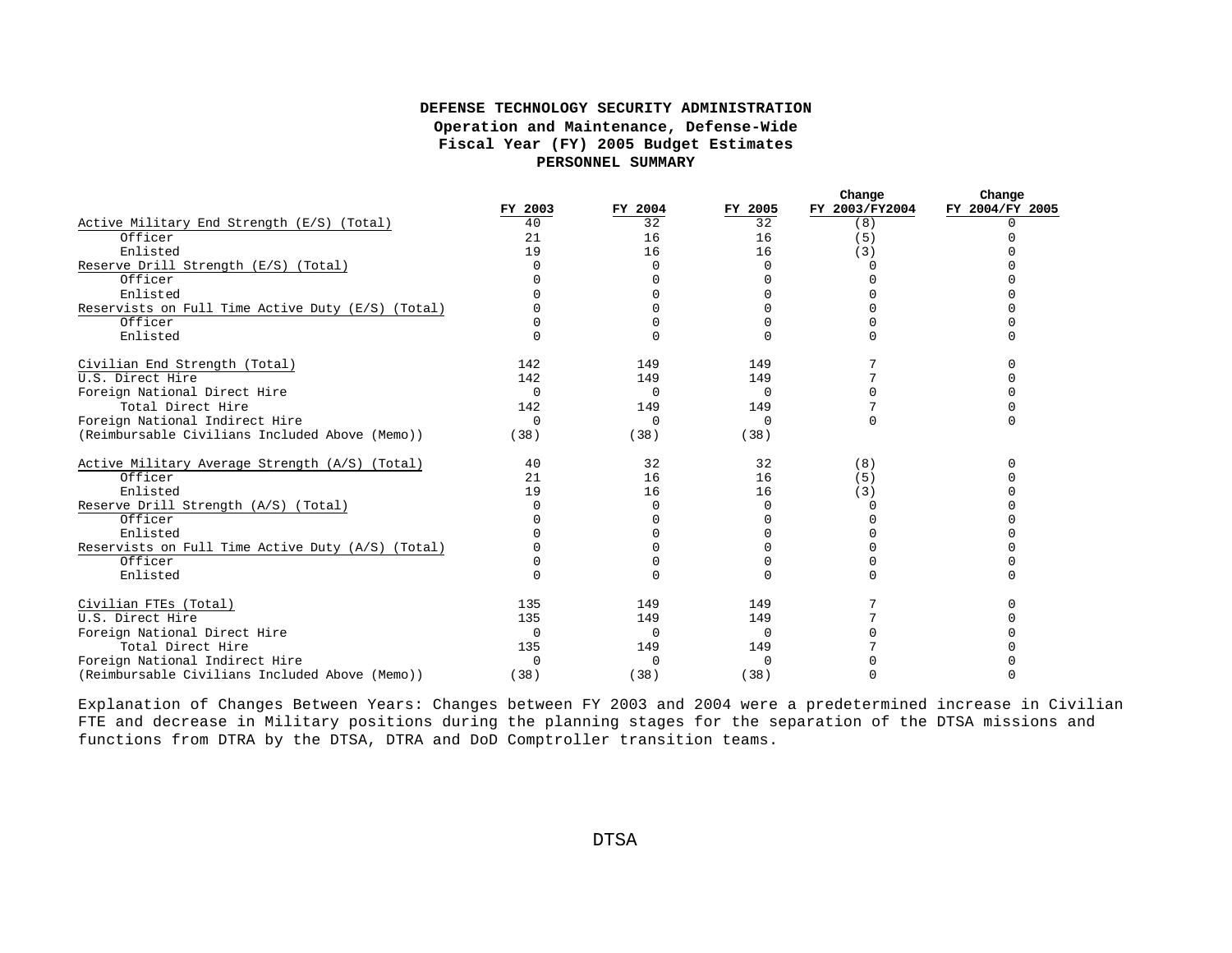# **DEFENSE TECHNOLOGY SECURITY ADMINISTRATION Operation and Maintenance, Defense-Wide Fiscal Year (FY) 2005 Budget Estimates SUMMARY PRICE AND PROGRAM CHANGES**

**(Dollars in Thousands)**

|      |                                                  |         | FY 2004         | FY 2004    | FY 2004       |         | FY 2005         | FY 2005    | FY 2005       |                         |
|------|--------------------------------------------------|---------|-----------------|------------|---------------|---------|-----------------|------------|---------------|-------------------------|
| Line |                                                  | FY 2003 | PRICE           | PRICE      | PROGRAM       | FY 2004 | PRICE           | PRICE      | PROGRAM       | FY 2005                 |
| Item | <b>DESCRIPTION</b>                               | PROGRAM | <b>GROWTH %</b> | GROWTH AMT | <b>GROWTH</b> | PROGRAM | <b>GROWTH %</b> | GROWTH AMT | <b>GROWTH</b> | PROGRAM                 |
| 0101 | Executive, General and Special Schedules         | 12,412  | 4.1             | 509        | 512           | 13,433  | 2.2             | 296        | 163           | 13,891                  |
| 0199 | Total Civilian Personnel Compensation            | 12,412  |                 | 509        | 512           | 13,433  |                 | 296        | 163           | 13,891                  |
|      | 0308 Travel of Persons                           | 237     | 1.3             |            | $\Omega$      | 240     | 1.4             |            | $\mathbf 0$   | 243                     |
|      | 0399 Total Travel                                | 237     |                 |            | $\Omega$      | 240     |                 | 3          | 0             | 243                     |
|      | 0673 Defense Financing and Accounting Service    | 231     | 14.2            | 33         | $-30$         | 234     | 2.43            | 6          | 0             | 240                     |
|      | 0699 Total Purchases                             | 231     |                 | 33         | $-30$         | 234     |                 |            | $\mathbf 0$   | 240                     |
|      | 0912 Rental Payments to GSA Leases (SLUC)        | 1,218   | 1.7             | 21         | $\Omega$      | 1,239   | 1.5             | 19         | $^{\circ}$    | 1,258                   |
|      | 0914 Purchased Communications                    | 101     | 1.3             |            | $\Omega$      | 102     | 1.4             |            | $\mathbf 0$   | 103                     |
|      | 0917 Postal Services (U.S.P.S.)                  |         | $\overline{0}$  |            |               |         |                 |            |               | 5                       |
| 0920 | Supplies & Materials (Non-centrally managed)     | 300     | 1.3             |            |               | 304     | 1.4             |            |               | 308                     |
|      | 0921 Printing & Reproduction                     |         | 1.3             |            |               |         | 1.4             |            |               | $\overline{\mathbf{2}}$ |
|      | 0922 Equipment Maintenance by Contract           |         | 1.3             |            |               |         | 1.4             |            |               | $\circ$                 |
|      | 0925 Equipment Purchases (Non-centrally managed) | 105     | 1.3             |            |               | 106     | 1.4             |            |               | 107                     |
| 0987 | Other Intra-governmental Purchases               | 1,634   | 1.3             | 21         | $\Omega$      | 1,655   | 1.4             | 23         | $\mathbf 0$   | 1,678                   |
| 0989 | Other Contracts                                  | 2,971   | 1.3             | 39         | $-728$        | 2,282   | 1.4             | 32         | $-272$        | 2,042                   |
| 0998 | Other Costs                                      | 563     | 1.3             |            | $^{\circ}$    | 570     | 1.4             | 8          | $^{\circ}$    | 578                     |
|      | 0999 Total Other Purchases                       | 6,899   |                 | 94         | $-728$        | 6,266   |                 | 88         | $-272$        | 6,082                   |
| 9999 | TOTAL                                            | 19,779  |                 | 639        | $-246$        | 20,172  |                 | 393        | $-109$        | 20,456                  |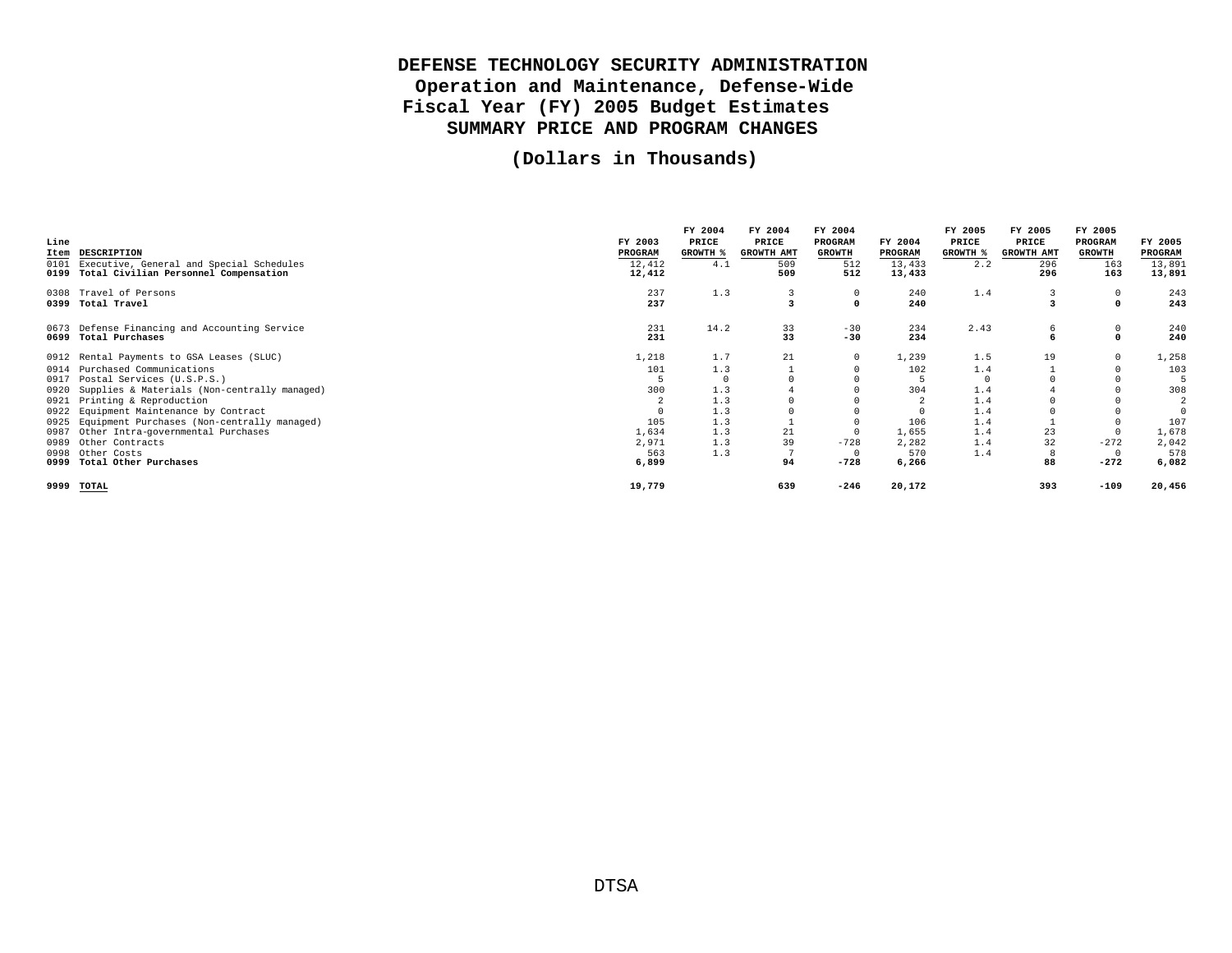#### **I. Description of Operations Financed**:

|    |                                                                           |  |  | (Dollars in Thousands) |  |
|----|---------------------------------------------------------------------------|--|--|------------------------|--|
| А. | Administration and Service-wide Activities (BA4): FY 2003 FY 2004 FY 2005 |  |  |                        |  |
|    |                                                                           |  |  |                        |  |

 The Technology Security program develops and implements DoD technology security policies on international transfers and prepares for the future threat through activities and programs that control, monitor, and prevent the transfer of defense-related goods, services, and technologies that could threaten U.S. national security interests. The Defense Technology Security Administration has five objectives that principally support the USG National Security Strategy of preparing for future threats: (1) retain the U.S. technology edge while narrowing the military capabilities gap with our allies (if possible), (2) increase interoperability with our Allies to improve our combined military effectiveness and increase the pool of countries who can fight with U.S. forces, (3) increase scrutiny of exports that could contribute to terrorism or the production of weapons of mass destruction, (4) facilitate defense exploitation (use) of commercial technology products, and (5) maintain a healthy defense industrial base.

#### **II. Force Structure Summary:**

The Technology Security Program performs functions in support of three basic areas: (1) technology security policy; (2) technology security implementation; and (3) technology security compliance and enforcement. These functions include:

#### **A. Technology Security Policy:**

ß Determining, coordinating and issuing Department of Defense (DoD) positions on export control regulations, control lists, entity/project/end-user lists, commodity jurisdiction and classification matters.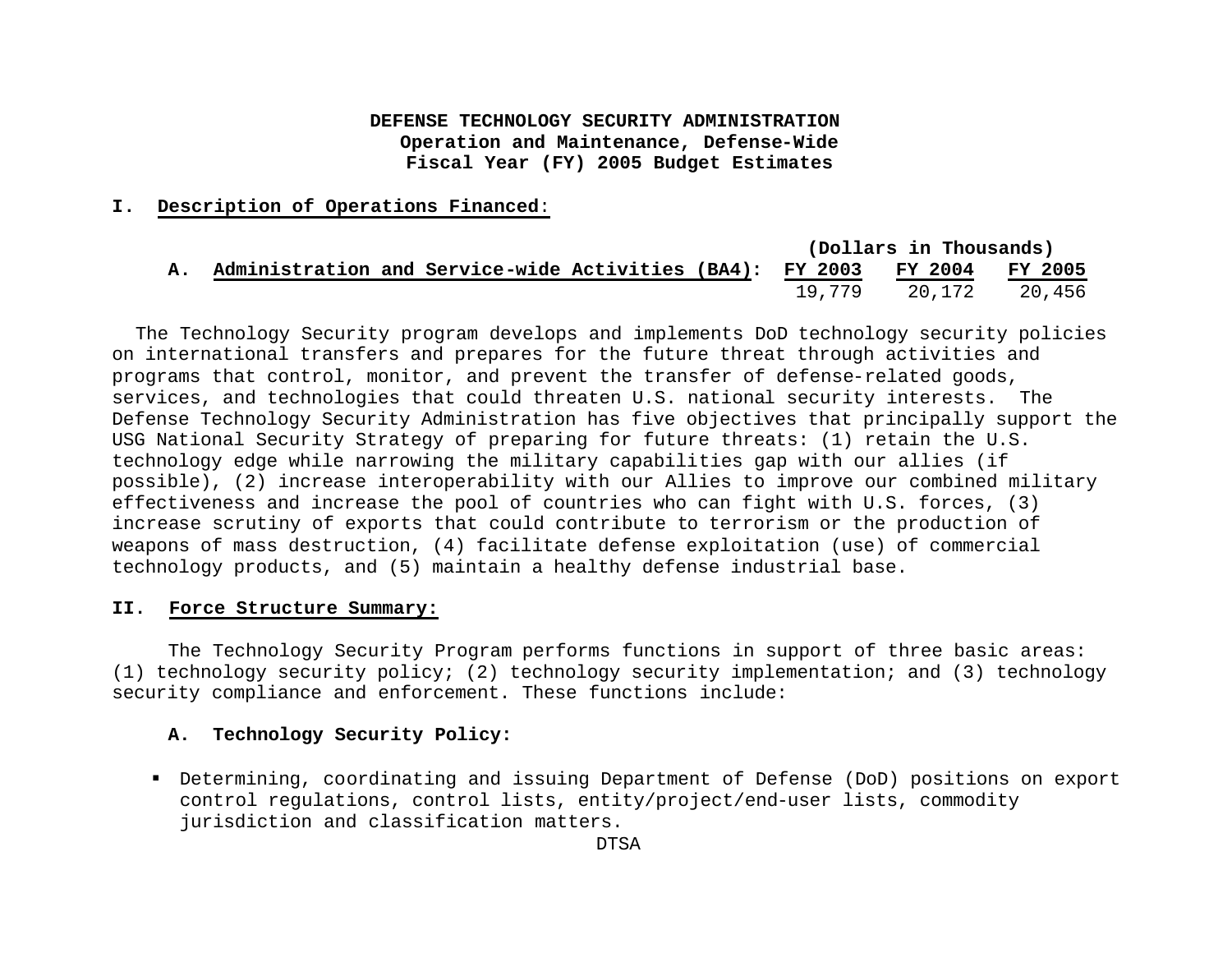#### **A. Technology Security Policy (Continued):**

- ß Determining, coordinating, and issuing technology security guidelines and procedures to DoD components and organizations.
- ß Providing support to and participating in USG discussions and negotiations with foreign governments and international organizations on export control matters, including the design and implementation of international export control regimes.
- ß Representing DoD in interagency processes on technology security policy and implementation matters.
- ß Working with OUSD(AT&L), the Military Services and other OSD entities, to ensure the success of such initiatives like NATO Defense Capabilities Initiative, War on Terrorism and Enduring Freedom.

#### **B. Technology Security Implementation:**

- ß Determining, coordinating, and issuing DoD positions on export license applications referred to DoD by regulatory agencies.
- ß Representing the Under Secretary of Defense for Policy on the National Disclosure Policy Committee dealing with disclosure guidance for classified military information.
- ß Determining, coordinating, and issuing DoD positions on reviews of foreign investment in U.S. defense-related companies with the Treasury-chaired Committee on Foreign Investment in the United States.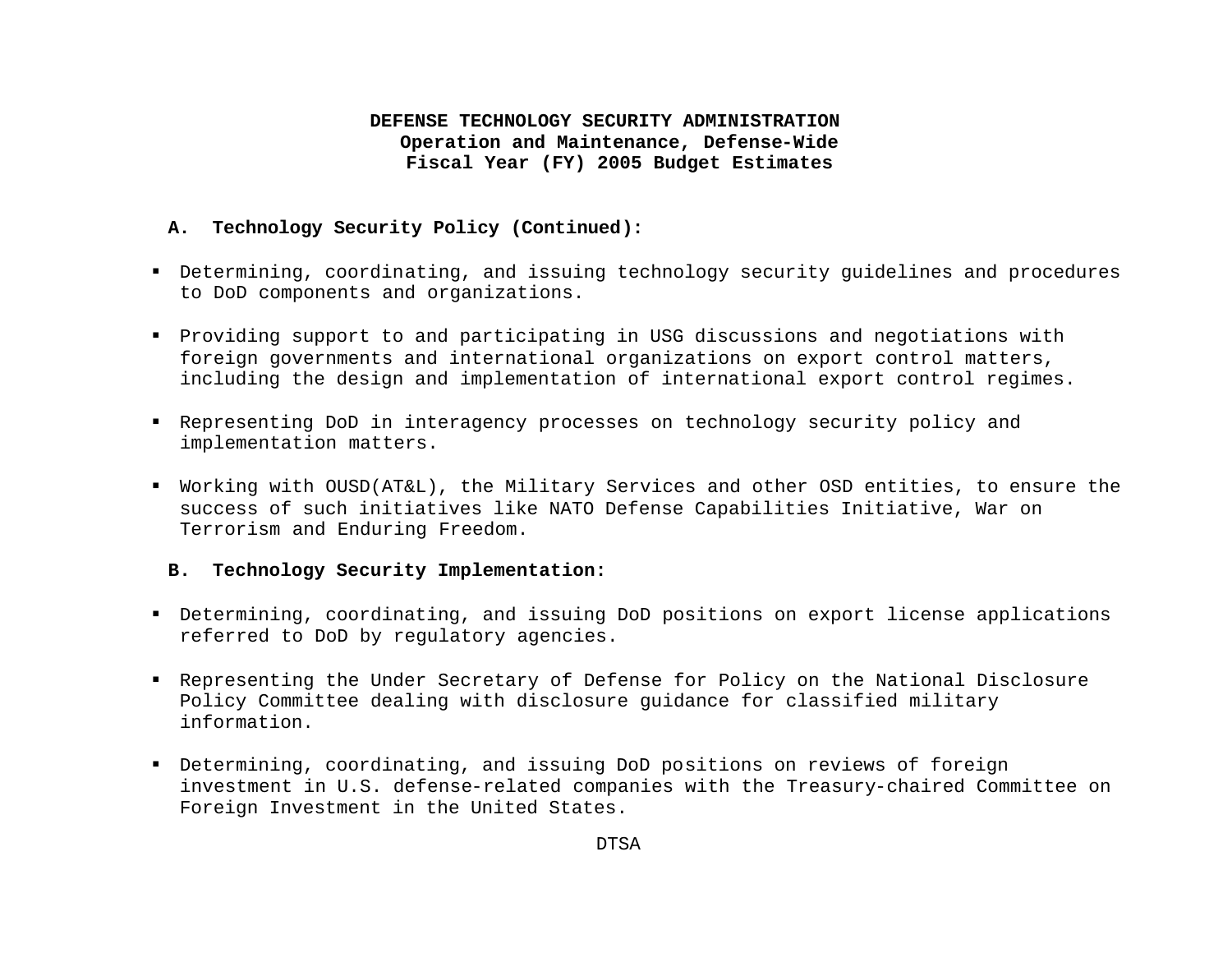#### **B. Technology Security Implementation:**

- ß Administering the responsibilities of the former Armed Services Patent Advisory Board including coordinating DoD's review process for patent secrecy determinations.
	- **C. Technology Security Compliance and Enforcement:**
- ß Coordinating and implementing the Space Launch Safeguards and Monitoring Program.
- ß Identifying and applying safeguards on specific transfers of controlled military and dual-use goods and technologies to mitigate security risks associated with diversion or misuse.
- ß Determining, coordinating, and issuing DoD positions on compliance and enforcement related matters referred to DoD by export control regulatory agencies, including review and advice on voluntary disclosures under the International Traffic in Arms Regulations.
- ß Providing technical support to technology security intelligence, enforcement, and diplomatic organizations and activities of the U.S. Government.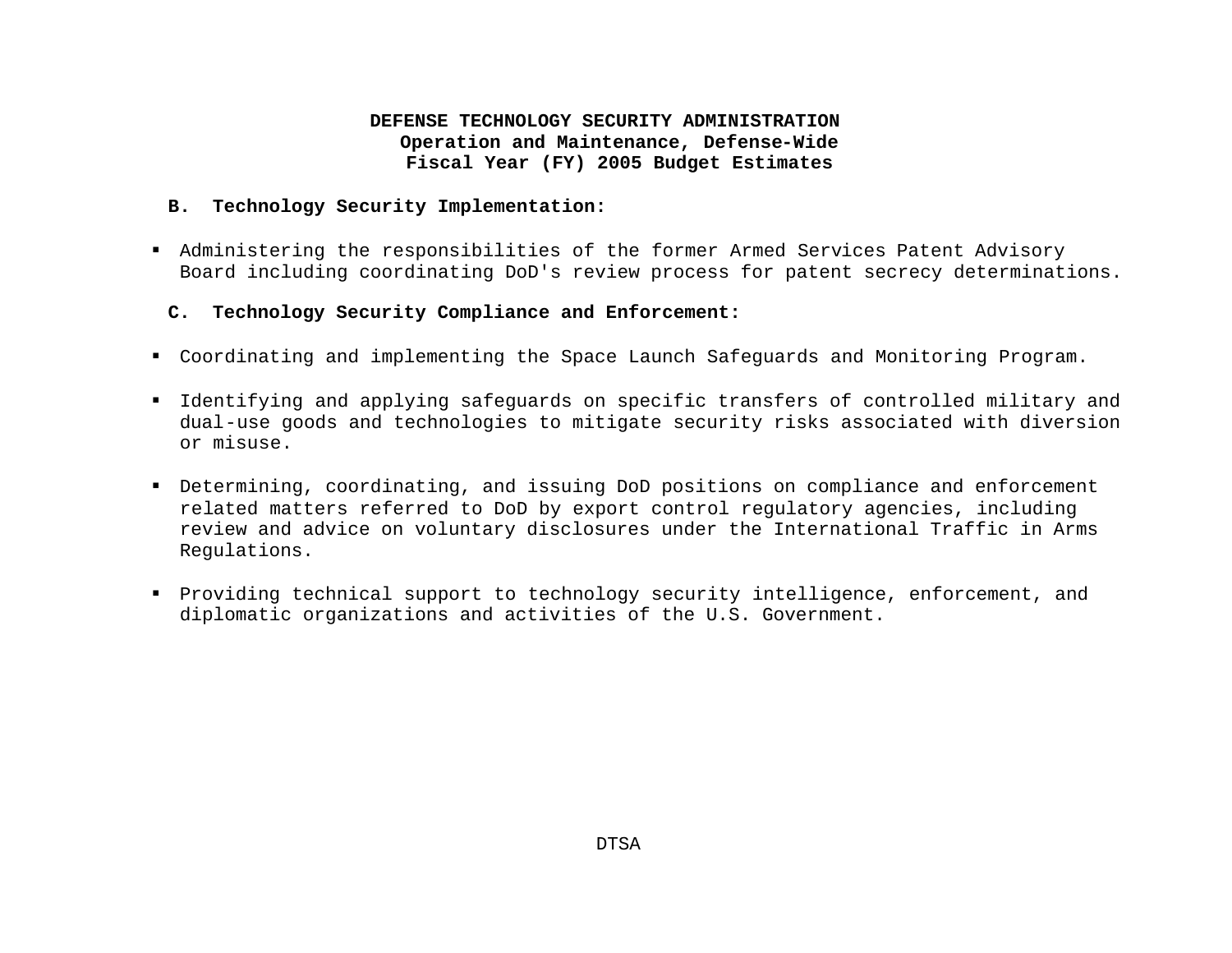# **III. Financial Summary (O&M in Thousands):**

#### **A. Subactivity Group:**

|                                |                    |                          | FY 2004       |                     |                     |
|--------------------------------|--------------------|--------------------------|---------------|---------------------|---------------------|
|                                | FY 2003<br>Actuals | <b>Budget</b><br>Request | Appropriation | Current<br>Estimate | FY 2005<br>Estimate |
| BA 4: Administration and       |                    |                          |               |                     |                     |
| Service Wide Activities 19,779 |                    | 20,396                   | 20,172        | 20,172              | 20,456              |

# **B. Reconciliation Summary:**

|                                                | Change       | Change       |
|------------------------------------------------|--------------|--------------|
|                                                | FY 2004/2004 | FY 2004/2005 |
| 1. Baseline Funding                            | 20,396       | 20,172       |
| Congressional Adjustments (Distributed)        |              |              |
| Congressional Adjustments (Undistributed)      |              | 0            |
| Congressional Adjustments (General Provisions) | $-211$       | 0            |
| Congressional Earmarks Bill Billpayer          | $-13$        | 0            |
| 2. Appropriated Amount                         | 20,172       | 0            |
| Price Change                                   | 639          | 393          |
| Program Change                                 | $-639$       | $-109$       |
| Current Estimate                               | 20,172       | 20,456       |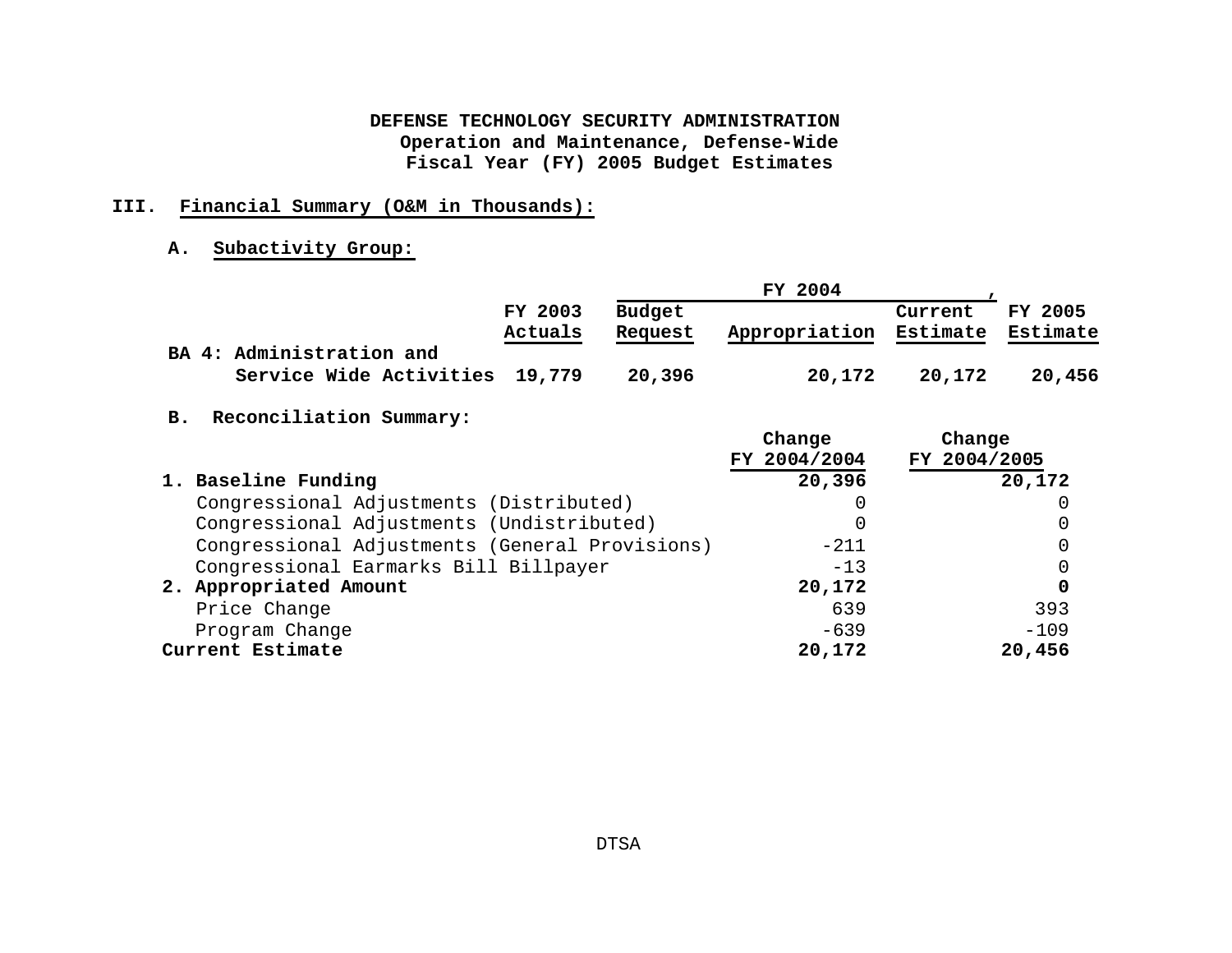| C. Reconciliation of Increases and Decreases<br>BA 4                                                                                                                                                                                                                            |             | Total       |
|---------------------------------------------------------------------------------------------------------------------------------------------------------------------------------------------------------------------------------------------------------------------------------|-------------|-------------|
| FY 2004 President's Budget Request                                                                                                                                                                                                                                              | 20,396      | 20,396      |
| 1. Congressional Adjustments                                                                                                                                                                                                                                                    |             |             |
| a. Congressional Adjustments (Distributed)<br>b. Congressional Adjustments (Undistributed)<br>c. General Provisions                                                                                                                                                             |             |             |
| 1) Section 8094 - Professional Support Services                                                                                                                                                                                                                                 | $-114$      |             |
| 2) Section 8126 - Management Efficiencies                                                                                                                                                                                                                                       | $-97$       |             |
| d. Congressional Earmark Section 8044 - Indian Lands                                                                                                                                                                                                                            | $-13$       |             |
| Total Congressional Adjustments                                                                                                                                                                                                                                                 | $-224$      |             |
| FY 2004 Appropriated Amount                                                                                                                                                                                                                                                     | 20,172      | 20,172      |
| 2. Plus: Emergency Supplemental                                                                                                                                                                                                                                                 | $\Omega$    | 0           |
| 3. Price Changes                                                                                                                                                                                                                                                                | 639         | 639         |
| 4. Fact-of-life Changes                                                                                                                                                                                                                                                         | $\mathbf 0$ | $\mathbf 0$ |
| Program Increases                                                                                                                                                                                                                                                               | 512         | 512         |
| Increase is due to the increase of full-time-<br>equivalents. The DTSA was created in FY 2003 and it<br>was believed that, in the first year, the DTSA would be<br>unable to fill all vacancies. Now, fully operational,<br>the DTSA expects to fill all positions and needs to |             |             |

DTSA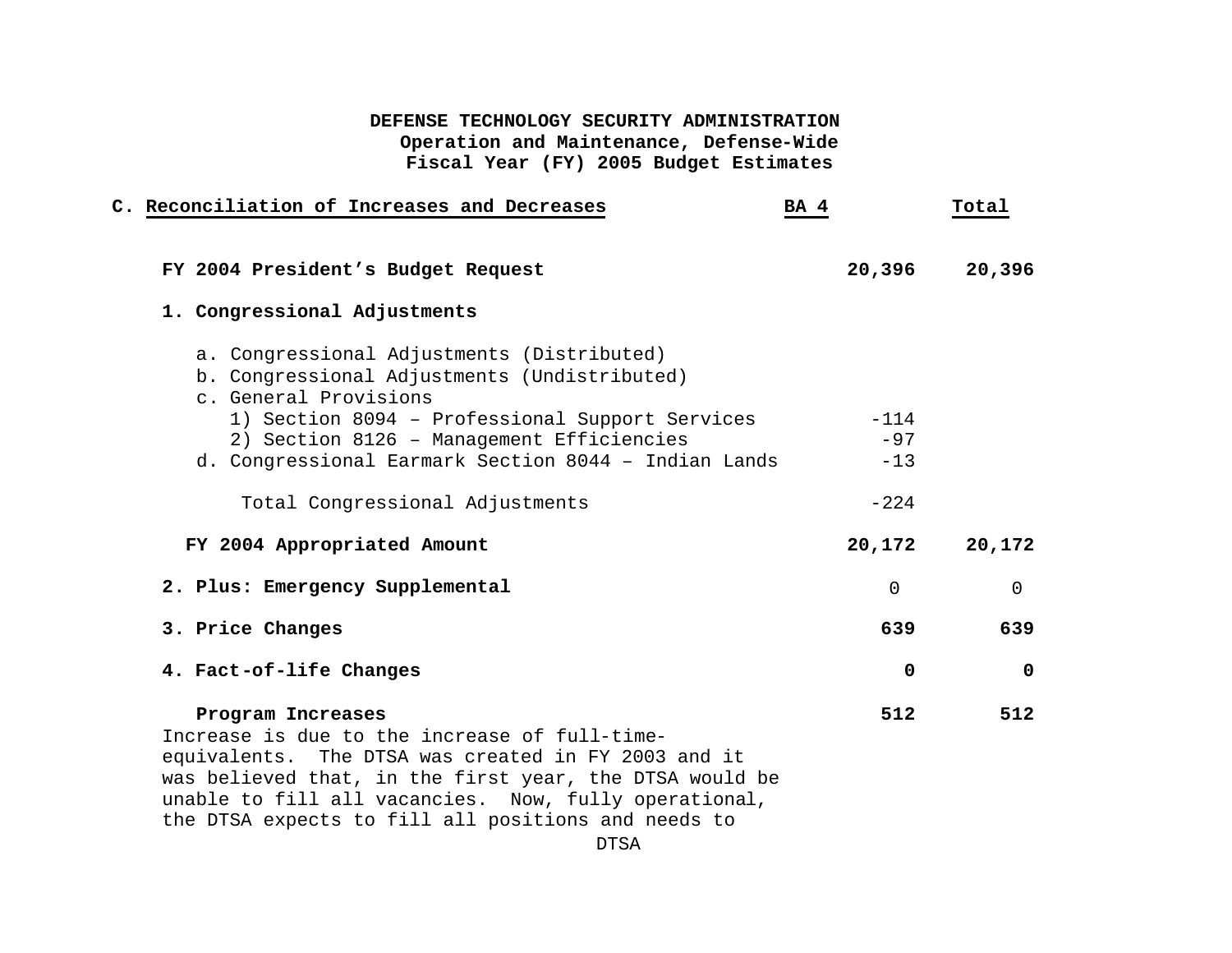fill all positions to accomplish its many requirements. The DTSA is a small agency thereby making every position critical to the successful accomplishment of its mission.

#### **Program Decreases**

| Other contracts are decreased due to one-time start up<br>costs for the creation of the Agency and a small<br>decrease in estimated costs for financial services. | $-1,151$ | $-1,151$ |
|-------------------------------------------------------------------------------------------------------------------------------------------------------------------|----------|----------|
| Revised FY 2004 Estimate                                                                                                                                          | 20,172   | 20,172   |
| 5. Less: Emergency Supplemental                                                                                                                                   | 0        |          |
| Normalized FY 2004 Estimate                                                                                                                                       | 20,172   | 20,172   |

**8. Price Change 393 393**

#### **9. Program Increases 163 163**

Civilian Compensation: Increases are a result of DTSA's unusually high graded civilian population due to the scientific and technological specialities required.

**10. Program Decreases**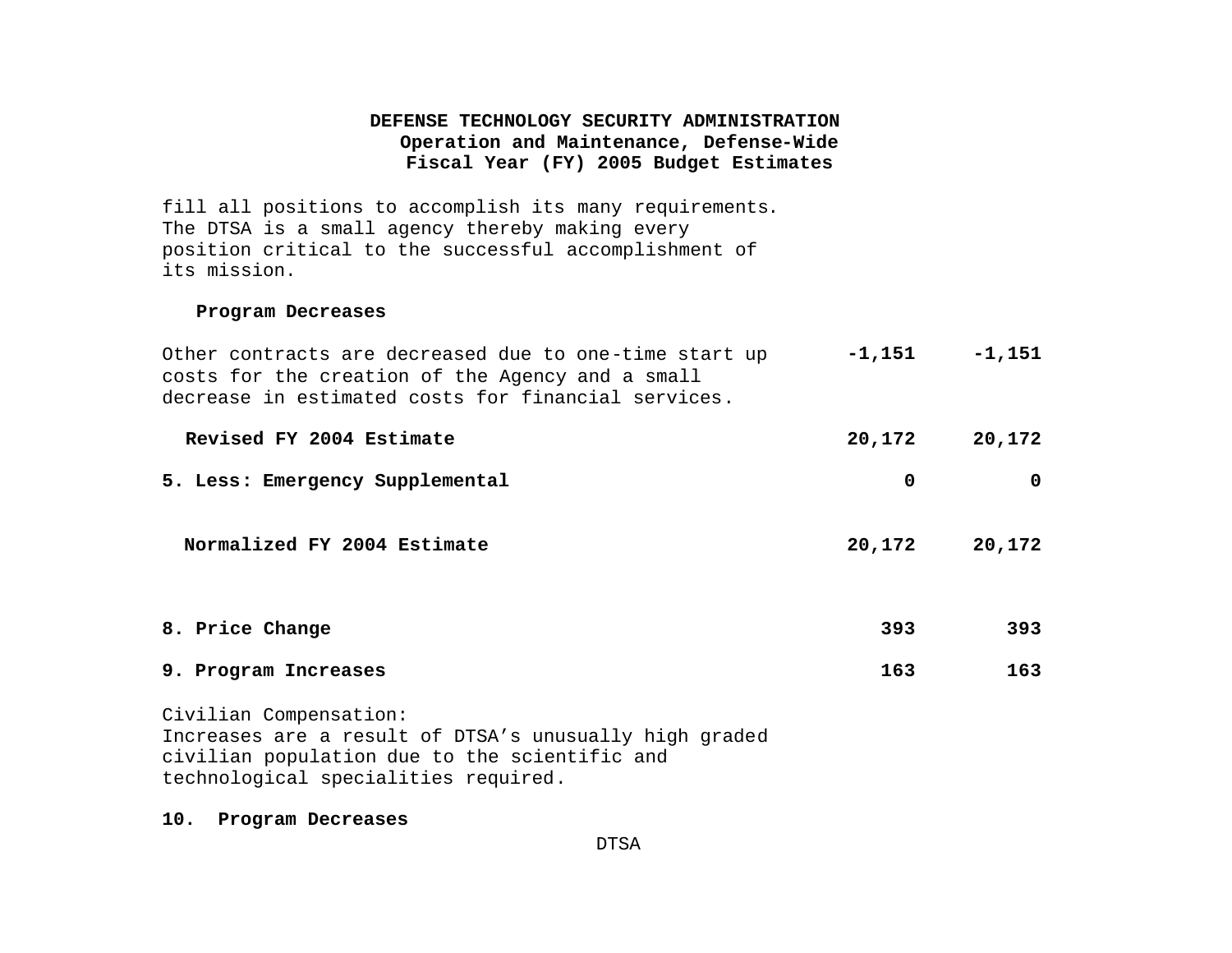Program decreases are due to adjustments to contracts due to changes in mission requirements. **-272 -272**

**FY 2005 Budget Request 20,456 20,456**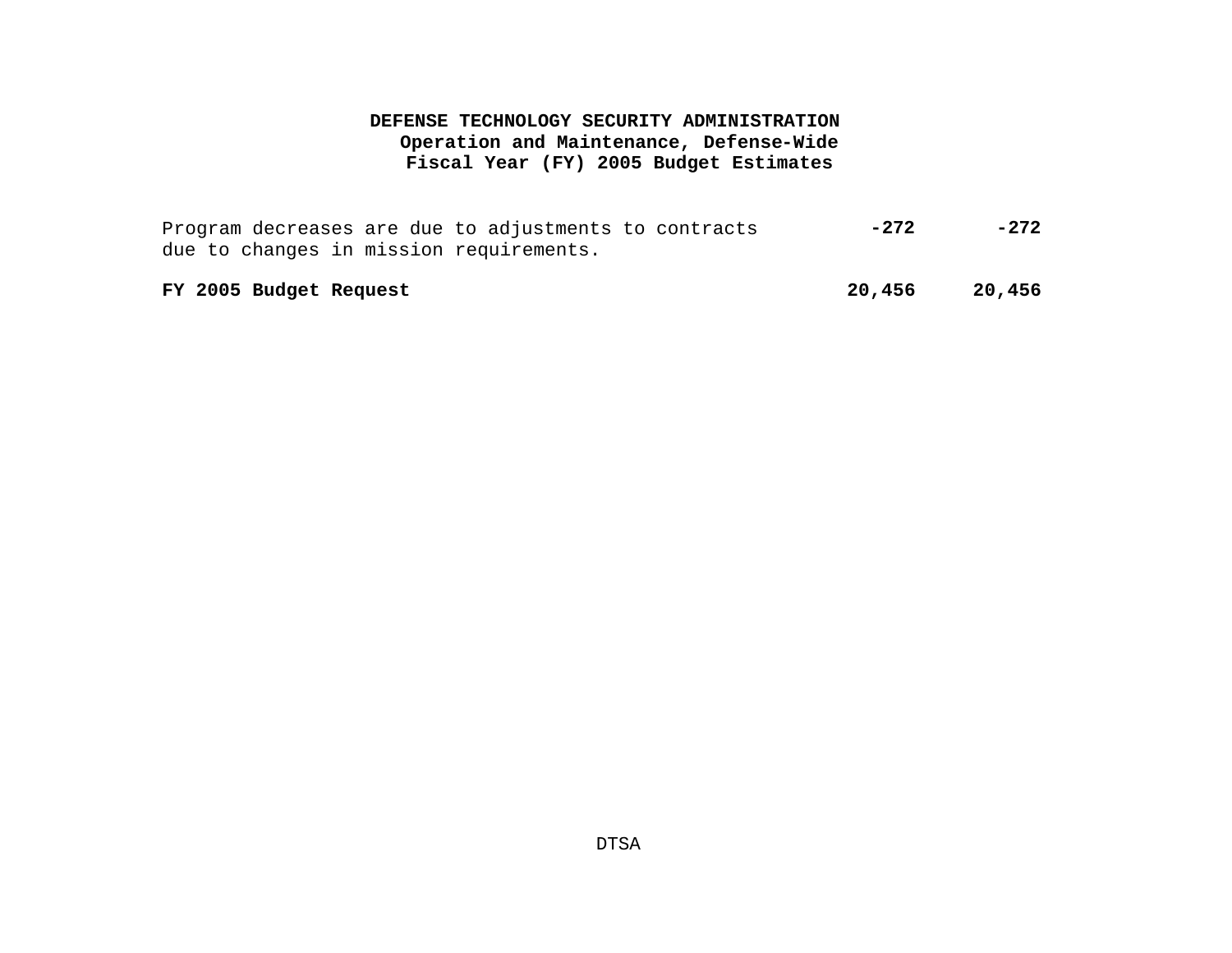#### **IV. Performance Criteria and Evaluation Summary:**

These workload performance indicators, or Technology Security Actions (TSAs), represent a wide range of work accomplished by the Technology Security program: Policy, License, and Technology. The TSAs represent a generic weighted unit of measure, which allows for the tracking and analysis of our business activity. The composite number of such actions actually counted, e.g., review and analysis of munitions and dual-use export applications, preparation of policy documents, and technical support to interagency/international negotiations represent a major application of resources to achieve all mission, regulatory and statutory objectives. Many TSAs are devoid of precise performance measurement criteria, e.g., one particular policy development/implementation may take a portion of three professionals a total of one staff week, whereas another may take several staff-months.

|                                    | FY 2003    | FY 2004    | FY 2005    |
|------------------------------------|------------|------------|------------|
|                                    | No. of TSA | No. of TSA | No. of TSA |
| Technology Security Actions (TSAs) | 96,700     | 98,634     | 100,607    |
| (2% avg growth)                    |            |            |            |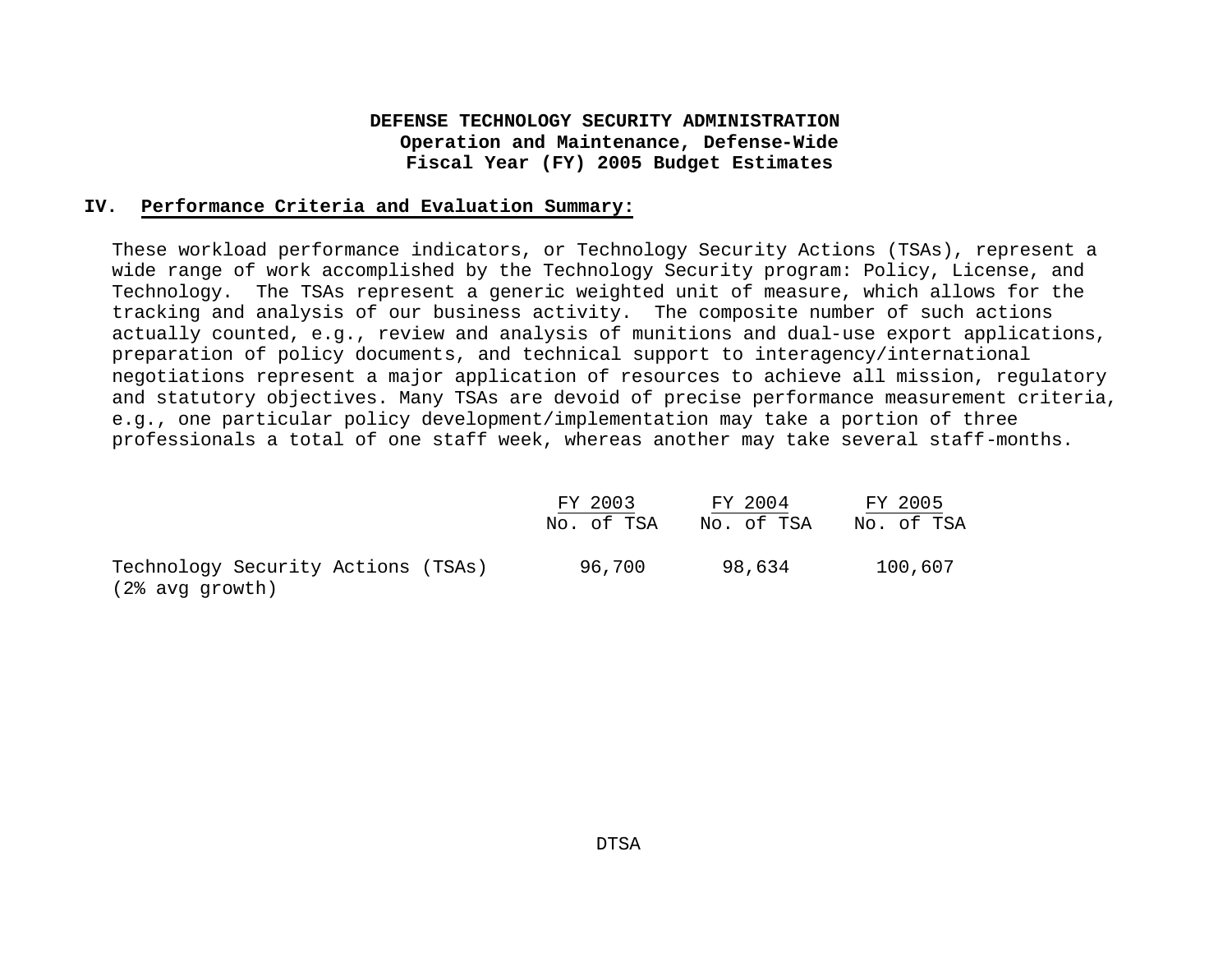| Personnel Summary:                              | FY 2003 | FY 2004 | FY 2005 | Change<br>FY 2004/2004 | Change<br>FY 2004/2005 |
|-------------------------------------------------|---------|---------|---------|------------------------|------------------------|
| Active Military End Strength (E/S) (Total)      | 40      | 32      | 32      | 0                      | $\Omega$               |
| Officer                                         | 21      | 16      | 16      | $\Omega$               | $\Omega$               |
| Enlisted                                        | 19      | 16      | 16      | $\Omega$               | $\Omega$               |
| Reserve Drill Strength E/S (Total)              |         |         |         |                        |                        |
| Officer                                         |         |         |         |                        |                        |
| Enlisted                                        |         |         |         |                        |                        |
| Reservists on Full Time Active Duty E/S (Total) |         |         |         |                        |                        |
| Officer                                         |         |         |         |                        |                        |
| Enlisted                                        |         |         |         |                        |                        |
| Civilian E/S (Total)                            | 142     | 149     | 149     | $\Omega$               | 0                      |
| U.S. Direct Hire                                | 142     | 149     | 149     | 0                      | $\mathbf 0$            |
| Foreign National Direct Hire                    |         |         |         |                        |                        |
| Total Direct Hire                               | 142     | 149     | 149     | $\mathbf 0$            | $\mathbf 0$            |
| Foreign National Indirect Hire                  |         |         |         |                        |                        |
| (Reimbursable Civilians Included Above (Memo))  | (38)    | (38)    | (38)    | $\mathbf 0$            | $\Omega$               |
| Active Military Average Strength (A/S) (Total)  | 40      | 40      | 32      | $\Omega$               | $\Omega$               |
| Officer                                         | 21      | 21      | 16      | $\Omega$               | $\Omega$               |
| Enlisted                                        | 19      | 18      | 16      | $\Omega$               | $\Omega$               |
| Reserve Drill Strength A/S (Total)              |         |         |         |                        |                        |
| Officer                                         |         |         |         |                        |                        |
| Enlisted                                        |         |         |         |                        |                        |
| Reservists on Full Time Active Duty A/S (Total) |         |         |         |                        |                        |
| Officer                                         |         |         |         |                        |                        |
| Enlisted                                        |         |         |         |                        |                        |
| Civilian FTEs (Total)                           | 135     | 149     | 149     | 0                      | $\mathbf 0$            |
| U.S. Direct Hire                                | 135     | 149     | 149     | $\Omega$               | $\Omega$               |
| Foreign National Direct Hire                    |         |         |         |                        |                        |
| Total Direct Hire                               | 135     | 149     | 149     | $\mathbf 0$            | $\Omega$               |
| Foreign National Indirect Hire                  |         |         |         |                        |                        |
| (Reimbursable Civilians Included Above (Memo))  | (38)    | (38)    | (38)    | 0                      | $\mathbf 0$            |
|                                                 |         |         |         |                        |                        |